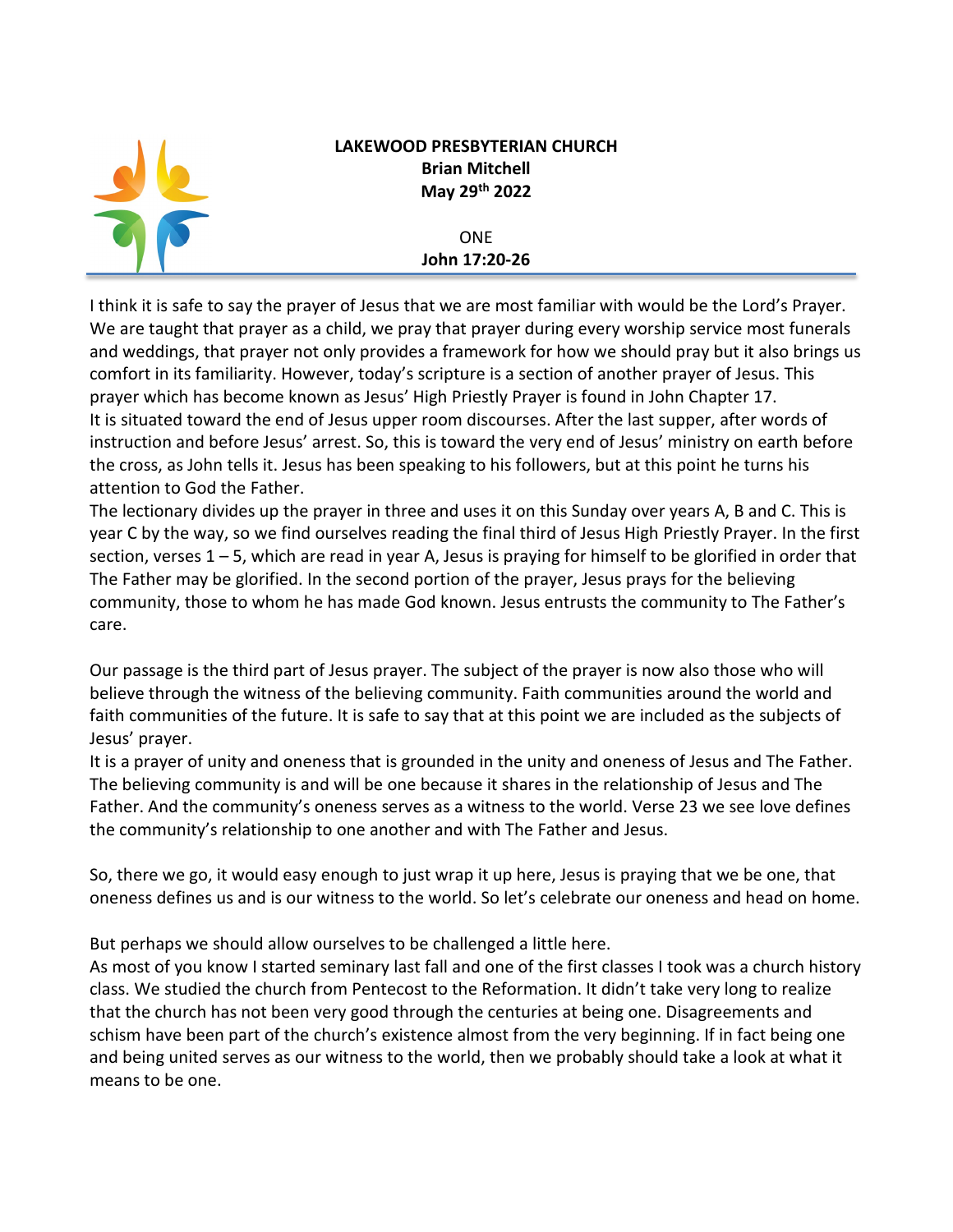We know that there are three main branches of Christian belief, The Eastern Orthodox Church, the Roman Catholic Church and The Protestant Church. Within the Protestant faith there are many denominations, I read an estimate this week that put the number at over 20,000. It is not always painless or desired, but what ultimately happens when we disagree is schism, where the church splits. It happened early in church history, but schism is not only in our history books. In this moment we are witnessing a schism within the Methodist church, a schism that we have experienced ourselves within the Presbyterian Church.

In the United States we have the Presbyterian Church USA, (that's us), The Presbyterian Church in America, The Evangelical Presbyterian Church, The ECO- A Covenant Order of Evangelical Presbyterians and I'm sure many more.

Even within PCUSA, because General Assembly has left individual presbyteries and churches to determine some practices, we find some discord.

So, what does it mean for us to be one? To experience oneness. Should we concentrate on being one within these 4 walls, perhaps be one within our denomination, be one within the Presbyterian world. Should we think about oneness with the protestant faith or with all Christians? I suspect when Jesus speaks on being one like as he is one with the Father that there is something more going on here.

I think I have mentioned before that I was in a church drama group with some friends when I was young. We were quite irreverent and tried to have a laugh with what we did. When I typed that a few days ago, the predictive text thought I was saying irrelevant, which made me chuckle and reconsider what we really were! Drama would probably be the wrong word for it. Comedy sketches with a message of sorts was really what we did.

Well at the time we were doing that there was a real effort amongst local ministers in our local area to get together for ecumenical worship. They would ask us to perform every so often. We had the Church of Scotland folks, (that's' the Presbyterians), the Baptists, the Episcopalians, there may have been a Methodist church involved and there was a non-denominational charismatic church that sometimes came along. It was a wonderful experience worshipping and sharing with folks from different backgrounds, and I don't think it happened too much back then.

But There was sometimes a little tension with different worship styles. People didn't quite know how to act around each other. I remember the Episcopalian minister and some of his folks in were loud in worship and loved dancing and hugging and raising hands in worship, and there were a few more reserved folks not quite up to speed with that just yet. An offered hug would be met with a firm handshake!

So, in our wisdom we decided to address this awkwardness with a drama sketch. One of the guys was a bit worried about doing it, in case we upset anyone, which was not like him. We did it anyway and we used this passage that we read from this morning. We decided to replicate the gathering in a sketch and gently made fun of everyone. We started the sketch with an awkward hug verses handshake greeting, then we moved to worship, and had one of the guy's dancing raising hands and trying to make the reserved folk do the same, to be met with loud tutting head shaking. We then had the message, which was basically this prayer of Jesus, which you know was the turning point in the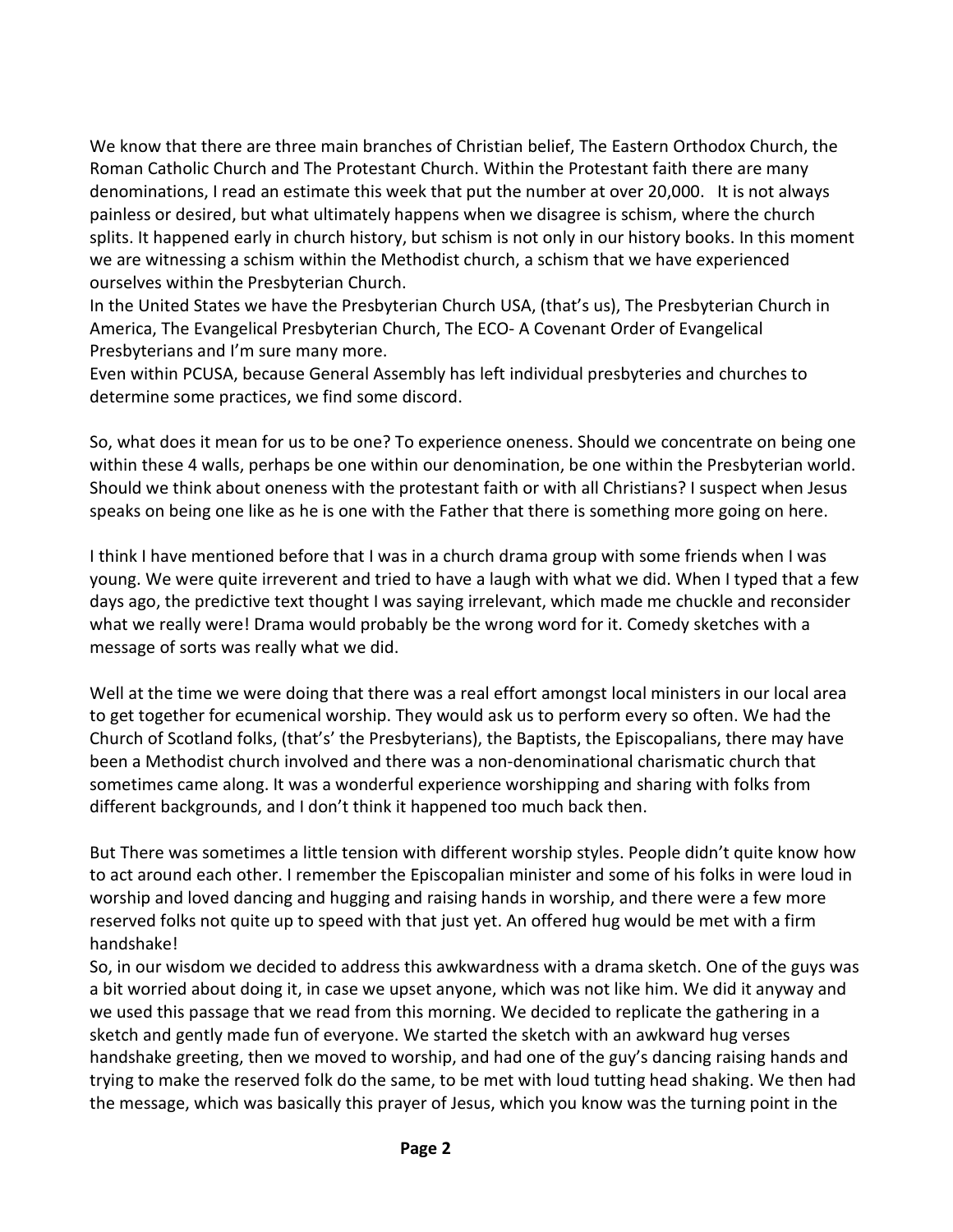sketch. It all ended with a farewell greeting where the hugger met the handshaker met again, and as the hugger offered his hug, he changed to a handshake and the handshaker changed to hug, and scene.

Very simple and not really earthshaking but the point made was that when we disagree, when we are not one, common ground is often found when we decide to Make the first move toward reconciliation.

It is easy to focus on that which we disagree. But we mustn't forget that there is much that unites us. We are one in Christ. We are one in the need of God's Grace. We are united in being called to serve others as followers of Jesus. We are one in being called to give love a priority in our life. To Love God and to love people is our greatest call. It is greater than our differences.

And as social media and news media love disagreements as disagreements garner viewers and therefore advertisers and therefore dollars, we must remember there is much that unites us. From an American point of view, and I understand this is coming from a Scottish guy, but I have been here long enough. Our country is united in respecting and honoring those who paid the ultimate price in the service of their country on Memorial Day, and hopefully every day. Our country is united in rejecting an unjust war forced upon the people of Ukraine. Our country is united in grief and shock over the loss of young lives in an elementary school in Uvalde Texas. I would imagine for many of us we are united in a need to be in church today to worship, to pray, to turn to God as we process these events.

I understand we are not always united in how we solve these issues, but it is good for us to remember that there may be folks with whom we disagree sitting around us in these pews today, who are our sisters and brothers in Christ who are grieving and processing. Your compassion and love for each other is more important than your disagreements. It is good to remember that there is common ground where we are one. It is from there we must build.

Let us not confuse Unity with Uniformity. when Jesus prays that we are one, I am not convinced that he expected all believers to agree on everything. Unity and Oneness may best be demonstrated in diversity. In the 12th chapter of 1 Corinthians, Paul teaches that diversity is not opposed to unity; it is essential to it. How could the body function rightly if every member were an eye, or an ear, or a mouth? Perhaps unity demands diversity, and diversity displays true unity. One of the things I love about the Presbyterian Church is that we allow and encourage differences of opinion and if we do it right, we learn to live in that diversity, as we are governed by love. I believe God may grieve our schism and inability to live in our differences, but when we learn to live and worship together, God must be glad. Because it shows that there is something greater than those differences, something more important and in that I think we start to get to what Jesus is praying for.

*The glory that you have given me I have given them, so that they may be one, as we are one, 23 I in them and you in me, that they may become completely one, so that the world may know that you have sent me and have loved them even as you have loved me.*